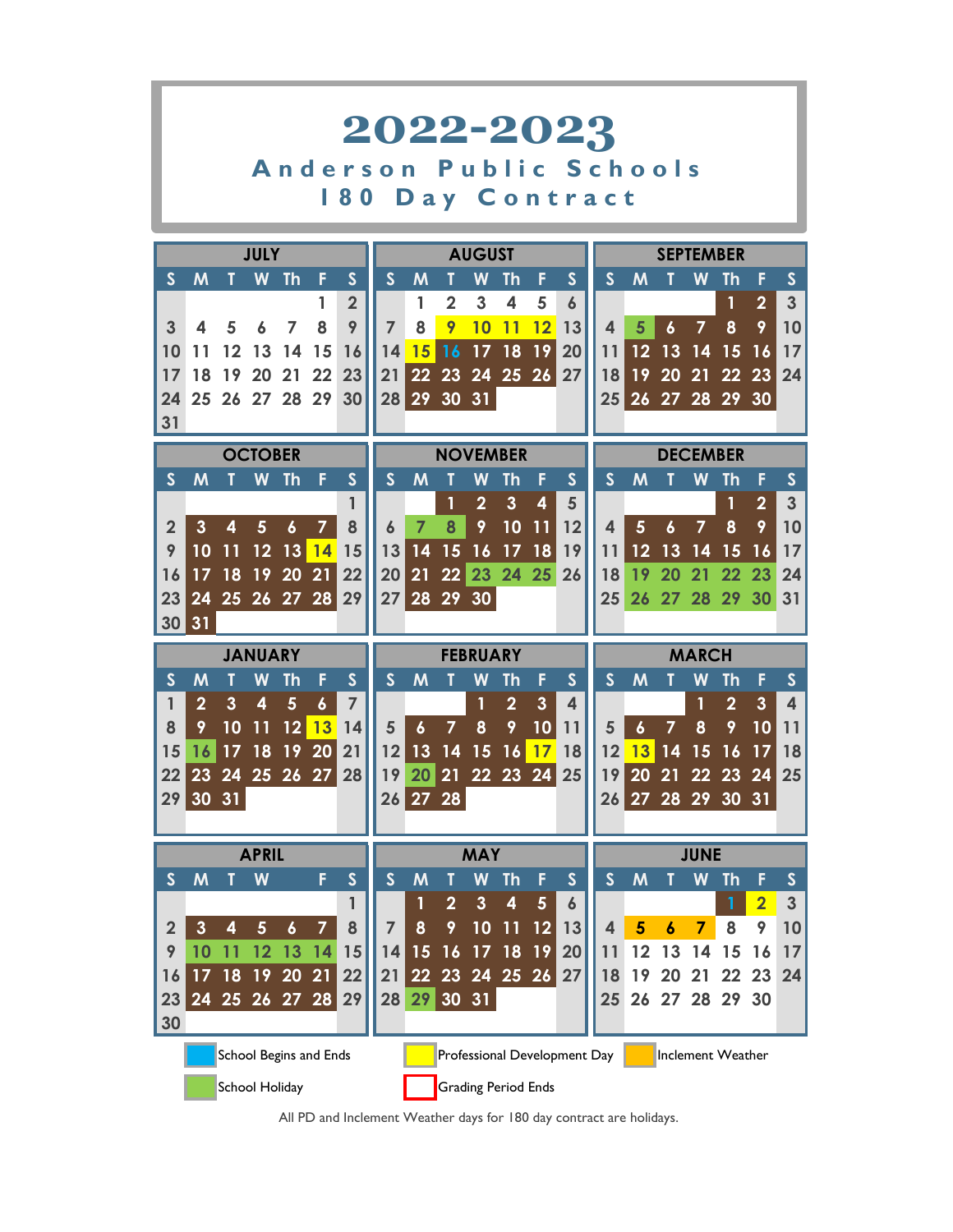

All Inclement Weather days for 182 day contract are holidays.

\*Half work days apply only to 182 day contract employees. \*Aug. 11 & 12 - half work days - 8am-11:30am / PD work day - Aug. 15 / All other PD days are holidays.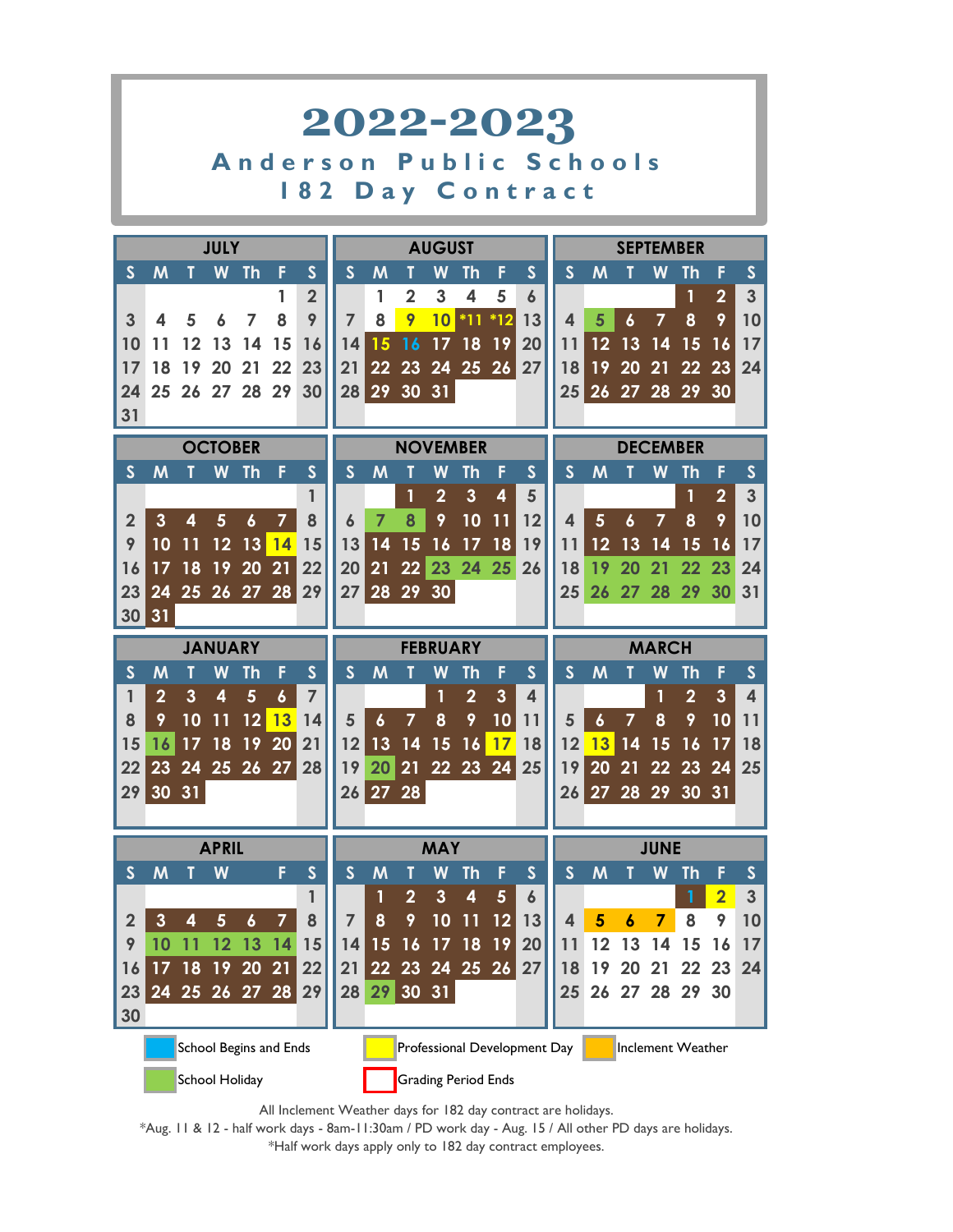|                |                                                                                                                                                                                                                            |                         |                         |                  |                        |                                                  |                      |                  |                     |                 |                   |                         | 2022-2023                    |                         |                  |                  |                   |                   |                |                         |
|----------------|----------------------------------------------------------------------------------------------------------------------------------------------------------------------------------------------------------------------------|-------------------------|-------------------------|------------------|------------------------|--------------------------------------------------|----------------------|------------------|---------------------|-----------------|-------------------|-------------------------|------------------------------|-------------------------|------------------|------------------|-------------------|-------------------|----------------|-------------------------|
|                |                                                                                                                                                                                                                            |                         | <b>190</b>              |                  |                        | Anderson Public Schools<br>Day Contract (Nurses) |                      |                  |                     |                 |                   |                         |                              |                         |                  |                  |                   |                   |                |                         |
|                |                                                                                                                                                                                                                            |                         |                         |                  |                        |                                                  |                      |                  |                     |                 |                   |                         |                              |                         |                  |                  |                   |                   |                |                         |
|                |                                                                                                                                                                                                                            |                         | <b>JULY</b>             |                  |                        |                                                  |                      |                  |                     | <b>AUGUST</b>   |                   |                         |                              |                         |                  |                  | <b>SEPTEMBER</b>  |                   |                |                         |
| $\mathsf{S}$   | M                                                                                                                                                                                                                          |                         | W                       | <b>Th</b>        | F                      | $\mathsf{S}$                                     | $\mathsf{S}$         | M                |                     | W               | <b>Th</b>         | F                       | $\mathsf{S}$                 | $\mathsf{S}$            | M                |                  | W                 | Th                |                | S                       |
|                |                                                                                                                                                                                                                            |                         |                         |                  | 1                      | $\overline{2}$<br>9                              |                      | 1                | $\overline{2}$<br>9 | 3<br>10         | 4<br>11           | 5                       | 6                            |                         | 5                |                  | 7                 | $\mathbf{1}$      | $\overline{2}$ | 3                       |
| 3<br>10        | 4                                                                                                                                                                                                                          | 5<br>12                 |                         | 7<br>14          | 8<br>15                |                                                  | $\overline{7}$<br>14 | 8<br>15          |                     |                 | 18                | 12 <sup>°</sup><br>19   | 13                           | 4<br>11                 | 12               | $\boldsymbol{6}$ |                   | 8                 | 9              | 10                      |
|                | 11                                                                                                                                                                                                                         |                         | 13                      | 21               |                        | 16<br>23                                         |                      |                  | 16                  | 17              |                   |                         | 20                           |                         | 19               | 13               | -14               | 15                | 16             | 17                      |
| 17             | 18                                                                                                                                                                                                                         | 19                      | 20                      |                  | 22                     |                                                  | 21                   |                  |                     |                 | 22 23 24 25 26 27 |                         |                              | 18                      |                  | 20               | $\overline{21}$   | 22 23             |                | 24                      |
| 24<br>31       |                                                                                                                                                                                                                            |                         |                         |                  | 25 26 27 28 29         | 30 <sup>1</sup>                                  | 28                   |                  |                     | 29 30 31        |                   |                         |                              | 25                      |                  |                  | 26 27 28 29 30    |                   |                |                         |
|                | <b>OCTOBER</b><br><b>NOVEMBER</b><br><b>DECEMBER</b><br>$\mathsf{S}$<br>$\mathsf{S}$<br>$\mathsf{S}$<br>$\mathsf{S}$<br>$\mathsf{S}$<br>M<br>W<br><b>Th</b><br>F<br>M<br>W<br>F<br>M<br>Th<br>W<br>Th<br>F<br>$\mathsf{S}$ |                         |                         |                  |                        |                                                  |                      |                  |                     |                 |                   |                         |                              |                         |                  |                  |                   |                   |                |                         |
|                |                                                                                                                                                                                                                            |                         |                         |                  |                        |                                                  |                      |                  |                     |                 |                   |                         |                              |                         |                  |                  |                   |                   |                |                         |
|                |                                                                                                                                                                                                                            |                         |                         |                  |                        |                                                  |                      |                  | 1                   | $\overline{2}$  | $\overline{3}$    | $\overline{\mathbf{4}}$ | 5                            |                         |                  |                  |                   | 1                 | $\overline{2}$ | $\overline{3}$          |
| $\overline{2}$ | $\overline{3}$                                                                                                                                                                                                             | $\overline{\mathbf{4}}$ | 5                       | $\boldsymbol{6}$ | $\overline{7}$         | 8                                                | $\boldsymbol{6}$     | $\overline{7}$   | 8                   | 9               | 10                | 11                      | 12                           | $\blacktriangle$        | 5                | $\boldsymbol{6}$ | $\overline{7}$    | 8                 | 9              | 10                      |
| 9              | 10                                                                                                                                                                                                                         | 11                      | 12                      | 13               | 14                     | 15                                               | 13                   | 14               | 15                  | 16              | 17                | 18                      | 19                           | 11                      | 12               | 13               | 14                | 15                | 16             | 17                      |
| 16             | 17                                                                                                                                                                                                                         | 18                      |                         | 19 20            | 21                     | 22                                               | 20                   | 21               |                     |                 | 22 23 24 25       |                         | 26                           | 18                      | 19               | 20               | 21                | 22                | 23             | 24                      |
| 23             |                                                                                                                                                                                                                            |                         |                         |                  | 24 25 26 27 28 29      |                                                  | 27                   |                  |                     | 28 29 30        |                   |                         |                              | 25                      |                  |                  | 26 27 28 29 30    |                   |                | 31                      |
| 30             | 31                                                                                                                                                                                                                         |                         |                         |                  |                        |                                                  |                      |                  |                     |                 |                   |                         |                              |                         |                  |                  |                   |                   |                |                         |
|                |                                                                                                                                                                                                                            |                         | <b>JANUARY</b>          |                  |                        |                                                  |                      |                  |                     | <b>FEBRUARY</b> |                   |                         |                              |                         |                  |                  | <b>MARCH</b>      |                   |                |                         |
| $\mathsf{S}$   | M                                                                                                                                                                                                                          |                         | W                       | Th               | F                      | $\mathsf{S}$                                     | $\mathsf{S}$         | M                | Τ                   | W               | Th                | F                       | $\mathsf{S}$                 | $\mathsf{S}$            | M                |                  | W                 | Th                |                | $\mathsf{S}$            |
| $\mathbf{1}$   | $\overline{2}$                                                                                                                                                                                                             | $\overline{3}$          | $\overline{\mathbf{4}}$ | $5\phantom{1}$   | $\boldsymbol{6}$       | $\overline{7}$                                   |                      |                  |                     |                 | $\overline{2}$    | $\mathbf{3}$            | $\overline{\mathbf{4}}$      |                         |                  |                  |                   | $\overline{2}$    | $\mathbf{3}$   | $\overline{\mathbf{4}}$ |
| 8              | 9                                                                                                                                                                                                                          | 10                      | 11                      | 12               | 13                     | 14                                               | 5                    | $\boldsymbol{6}$ | $\overline{7}$      | 8               | 9                 | 10                      | 11                           | 5                       | $\boldsymbol{6}$ | $\overline{7}$   | 8                 | 9                 | 10             | 11                      |
| 15             | 16                                                                                                                                                                                                                         | 17                      | 18                      | 19               | 20                     | 21                                               | 12                   |                  | $13 \t14$           | 15              | 16                | 17                      | 18                           | 12                      | 13               | 14               | 15                | 16                | 17             | 18                      |
| 22             |                                                                                                                                                                                                                            |                         |                         |                  |                        | 23 24 25 26 27 28                                | 19                   |                  |                     |                 | 20 21 22 23 24    |                         | 25                           | 19                      |                  | 20 21            | 22 23             |                   | 24             | 25                      |
| 29             |                                                                                                                                                                                                                            | 30 31                   |                         |                  |                        |                                                  |                      | 26 27 28         |                     |                 |                   |                         |                              |                         |                  |                  | 26 27 28 29 30 31 |                   |                |                         |
|                |                                                                                                                                                                                                                            |                         |                         |                  |                        |                                                  |                      |                  |                     |                 |                   |                         |                              |                         |                  |                  |                   |                   |                |                         |
| $\mathsf{s}$   | M                                                                                                                                                                                                                          |                         | <b>APRIL</b><br>W       |                  | F                      | $\mathsf{S}$                                     | $\mathsf{S}$         | M                | T                   | <b>MAY</b><br>W | <b>Th</b>         | F                       | $\mathsf{S}$                 | $\mathsf{S}$            | M                |                  | <b>JUNE</b><br>W  | Th                |                | $\mathsf{S}$            |
|                |                                                                                                                                                                                                                            |                         |                         |                  |                        | 1                                                |                      |                  | $\overline{2}$      | $\mathbf{3}$    | 4                 | $5\phantom{.0}$         | $\boldsymbol{6}$             |                         |                  |                  |                   | 1                 | $\mathbf 2$    | 3                       |
| $\overline{2}$ | $\mathbf{3}$                                                                                                                                                                                                               | 4                       | 5                       | 6                | 7                      | 8                                                | $\overline{7}$       | 8                | 9                   | 10              | 11                | 12                      | 13                           | $\overline{\mathbf{4}}$ | 5                | 6                | 7                 | 8                 | 9              | 10                      |
| 9              | 10                                                                                                                                                                                                                         |                         | 12                      | 13               | 14                     | 15                                               | 14                   | 15               | 16                  | 17              | 18                | 19                      | 20                           | 11                      | 12               | 13               | 14                | 15                | 16             | 17                      |
| 16             | 17                                                                                                                                                                                                                         | 18                      | 19                      | 20               | 21                     | 22                                               | 21                   | 22               | 23                  |                 | 24 25 26          |                         | 27                           | 18                      | 19               | 20               | 21                | 22                | 23             | 24                      |
| 23             |                                                                                                                                                                                                                            |                         |                         |                  | 24 25 26 27 28         | 29                                               | 28                   | 29               |                     | 30 31           |                   |                         |                              | 25                      | 26               |                  | 27 28 29 30       |                   |                |                         |
| 30             |                                                                                                                                                                                                                            |                         |                         |                  |                        |                                                  |                      |                  |                     |                 |                   |                         |                              |                         |                  |                  |                   |                   |                |                         |
|                |                                                                                                                                                                                                                            |                         |                         |                  |                        |                                                  |                      |                  |                     |                 |                   |                         |                              |                         |                  |                  |                   |                   |                |                         |
|                |                                                                                                                                                                                                                            |                         |                         |                  | School Begins and Ends |                                                  |                      |                  |                     |                 |                   |                         | Professional Development Day |                         |                  |                  |                   | Inclement Weather |                |                         |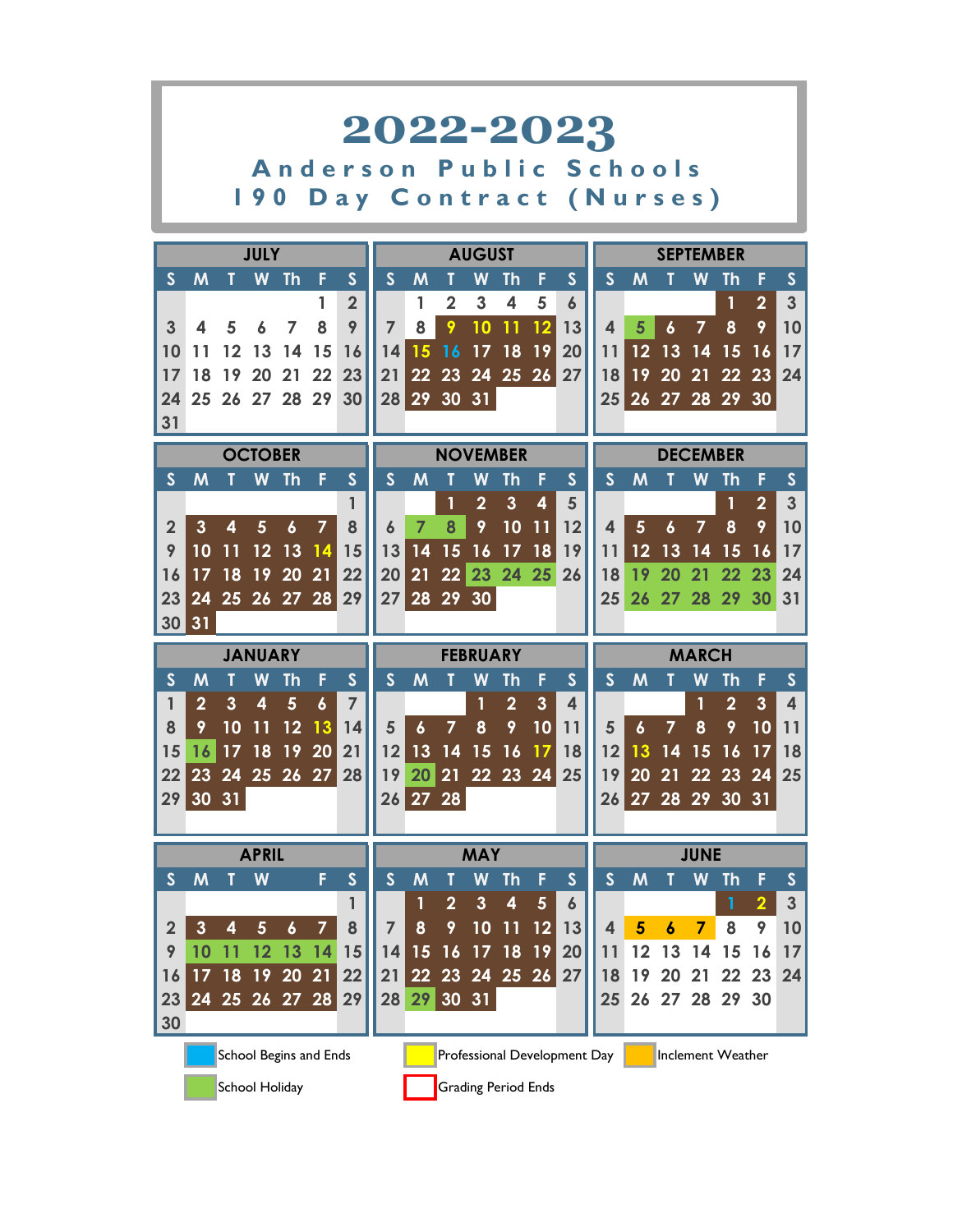|                |                |       |                |                        |    |                           | 2022-2023      |                  |                |                 |                            |                         |                              |                         |                   |                  |                   |                |                |                |
|----------------|----------------|-------|----------------|------------------------|----|---------------------------|----------------|------------------|----------------|-----------------|----------------------------|-------------------------|------------------------------|-------------------------|-------------------|------------------|-------------------|----------------|----------------|----------------|
|                |                |       |                |                        |    |                           | Anderson       |                  |                |                 |                            |                         |                              | <b>Public Schools</b>   |                   |                  |                   |                |                |                |
|                |                |       |                |                        |    | I 95                      |                |                  |                |                 |                            |                         |                              | <b>Day Contract</b>     |                   |                  |                   |                |                |                |
|                |                |       | <b>JULY</b>    |                        |    |                           |                |                  |                | <b>AUGUST</b>   |                            |                         |                              |                         |                   |                  | <b>SEPTEMBER</b>  |                |                |                |
| $\mathsf{S}$   | M              |       | W              | <b>Th</b>              | F  | $\mathsf{S}$              | S              | M                | Т              | W               | Th                         | F                       | $\mathsf{S}$                 | $\mathsf{S}$            | M                 | Τ                | W                 | Th             | F              | S              |
|                |                |       |                |                        | 1  | $\overline{2}$            |                | 1                | $\overline{2}$ | $\mathbf{3}$    | 4                          | $5\phantom{1}$          | $\boldsymbol{6}$             |                         |                   |                  |                   | 1              | $\overline{2}$ | 3              |
| 3              | 4              | 5     |                | 7                      | 8  | 9                         | $\overline{7}$ | 8                | 9              | 10              | 11                         | 12                      | 13                           | $\overline{\mathbf{A}}$ | 5                 | $\boldsymbol{6}$ | 7                 | 8              | 9              | 10             |
| 10             | 11             | 12    | 13             | 14                     | 15 | 16                        | 14             | 15               | 16             | 17              | 18                         | 19                      | 20                           | 11                      | 12                | 13               | 14                | 15             | 16             | 17             |
| 17             | 18             | 19    | 20             | 21                     | 22 | 23                        | 21             | 22               | 23             |                 | 24 25 26                   |                         | 27                           | 18                      | 19                | 20               | 21                | 22             | 23             | 24             |
| 24             |                |       |                | 25 26 27 28 29         |    | 30                        |                |                  |                | 28 29 30 31     |                            |                         |                              |                         | 25 26 27 28 29 30 |                  |                   |                |                |                |
| 31             |                |       |                |                        |    |                           |                |                  |                |                 |                            |                         |                              |                         |                   |                  |                   |                |                |                |
|                |                |       | <b>OCTOBER</b> |                        |    |                           |                |                  |                |                 | <b>NOVEMBER</b>            |                         |                              |                         |                   |                  | <b>DECEMBER</b>   |                |                |                |
| $\mathsf{S}$   | M              |       | W              | <b>Th</b>              | F  | $\mathsf{S}$              | $\mathsf{S}$   | M                |                | W               | Th                         | F                       | $\mathsf{S}$                 | $\mathsf{S}$            | M                 |                  | W                 | Th             | F              | $\mathsf{S}$   |
|                |                |       |                |                        |    | 1                         |                |                  | $\mathbf{1}$   | $\overline{2}$  | $\overline{3}$             | $\overline{\mathbf{4}}$ | 5                            |                         |                   |                  |                   | 1              | $\overline{2}$ | $\overline{3}$ |
| $\overline{2}$ | $\mathbf{3}$   | 4     | 5              | $\boldsymbol{6}$       | 7  | 8                         | 6              | $\overline{7}$   | 8              | 9               | 10                         | 11                      | 12                           | 4                       | 5                 | 6                | $\overline{7}$    | 8              | 9              | 10             |
| 9              | 10             |       | 12             | 13                     | 14 | 15                        | 13             | 14               | 15             | 16              | 17                         | 18                      | 19                           | 11                      | 12                | 13               | 14                | 15             | 16             | 17             |
| 16             | 17             | 18    | 19             | 20                     | 21 | 22                        | 20             | 21               |                |                 | 22 23 24 25                |                         | 26                           | 18                      | 19                | 20               | 21                | 22             | 23             | 24             |
| 23             | 24             |       |                | 25 26 27 28            |    | 29                        |                |                  |                | 27 28 29 30     |                            |                         |                              | 25                      |                   | 26 27 28         |                   | 29 30          |                | 31             |
| 30             | 31             |       |                |                        |    |                           |                |                  |                |                 |                            |                         |                              |                         |                   |                  |                   |                |                |                |
|                |                |       | <b>JANUARY</b> |                        |    |                           |                |                  |                | <b>FEBRUARY</b> |                            |                         |                              |                         |                   |                  | <b>MARCH</b>      |                |                |                |
| $\mathsf{S}$   | M              |       | W              | Th                     | F  | $\mathsf{S}$              | $\mathsf{S}$   | M                | Т              | W               | Th                         | F                       | $\mathsf{S}$                 | $\mathsf{S}$            | M                 |                  | W                 | Th             | F              | $\mathsf{S}$   |
| 1              | $\overline{2}$ | 3     | 4              | $5\phantom{1}$         | 6  | $\overline{7}$            |                |                  |                | 1               | $\overline{2}$             | $\mathbf{3}$            | $\overline{\mathbf{4}}$      |                         |                   |                  | 1                 | $\overline{2}$ | $\overline{3}$ | 4              |
| 8              | 9              | 10    |                | 12                     | 13 | 14                        | 5              | $\boldsymbol{6}$ | $\overline{7}$ | 8               | 9                          | 10                      | 11                           | 5                       | $\boldsymbol{6}$  | 7                | 8                 | 9              | 10             | 11             |
| 15             | 16             | 17    | 18             | 19                     | 20 | 21                        | 12             | 13               | 14             | 15              | 16                         | 17                      | 18                           | 12                      | 13                | 14               | 15                | 16             | 17             | 18             |
| 22             | 23             | 24    | 25 26          |                        | 27 | 28                        | 19             | 20               | 21             |                 | 22 23                      | 24                      | 25                           | 19                      | 20                | 21               | 22                | 23             | 24             | 25             |
| 29             |                | 30 31 |                |                        |    |                           |                | 26 27 28         |                |                 |                            |                         |                              |                         | 26 27 28 29 30 31 |                  |                   |                |                |                |
|                |                |       |                |                        |    |                           |                |                  |                |                 |                            |                         |                              |                         |                   |                  |                   |                |                |                |
|                |                |       | <b>APRIL</b>   |                        |    |                           |                |                  |                | <b>MAY</b>      |                            |                         |                              |                         |                   |                  | <b>JUNE</b>       |                |                |                |
| $\mathsf{S}$   | M              |       | W              |                        | F  | $\boldsymbol{\mathsf{S}}$ | $\mathsf{S}$   | M                | T              | W               | <b>Th</b>                  | F                       | $\mathsf{S}$                 | $\mathsf{S}$            | M                 |                  | W                 | <b>Th</b>      | F              | $\mathsf{s}$   |
|                |                |       |                |                        |    | 1                         |                |                  | $\overline{2}$ | $\mathbf{3}$    | 4                          | $5\phantom{.0}$         | $\boldsymbol{6}$             |                         |                   |                  |                   | $\mathbf{1}$   |                | 3              |
| $\overline{2}$ | 3              | 4     | $5\phantom{1}$ | $\boldsymbol{6}$       | 7  | 8                         | 7              | 8                | 9              | 10              | 11                         | 12                      | 13                           | 4                       | 5                 | 6                | 7                 | 8              | 9              | 10             |
| 9              | 10             | 11    | 12             | 13                     | 14 | 15                        | 14             | 15               | 16             |                 | 17 18                      | 19                      | 20                           | 11                      | 12                | 13               | 14                | 15             | 16             | 17             |
| 16             | 17             | 18    | 19             | <b>20</b>              | 21 | 22                        | 21             |                  | 22 23          |                 | 24 25 26                   |                         | 27                           | 18                      | 19                | 20               | 21                | 22             | 23             | 24             |
| 23             |                |       |                | 24 25 26 27 28         |    | 29                        | 28             | 29               |                | 30 31           |                            |                         |                              | 25                      | 26 <sub>2</sub>   |                  | 27 28             | 29             | 30             |                |
| 30             |                |       |                |                        |    |                           |                |                  |                |                 |                            |                         |                              |                         |                   |                  |                   |                |                |                |
|                |                |       |                | School Begins and Ends |    |                           |                |                  |                |                 |                            |                         | Professional Development Day |                         |                   |                  | Inclement Weather |                |                |                |
|                |                |       | School Holiday |                        |    |                           |                |                  |                |                 | <b>Grading Period Ends</b> |                         |                              |                         |                   |                  |                   |                |                |                |

**College**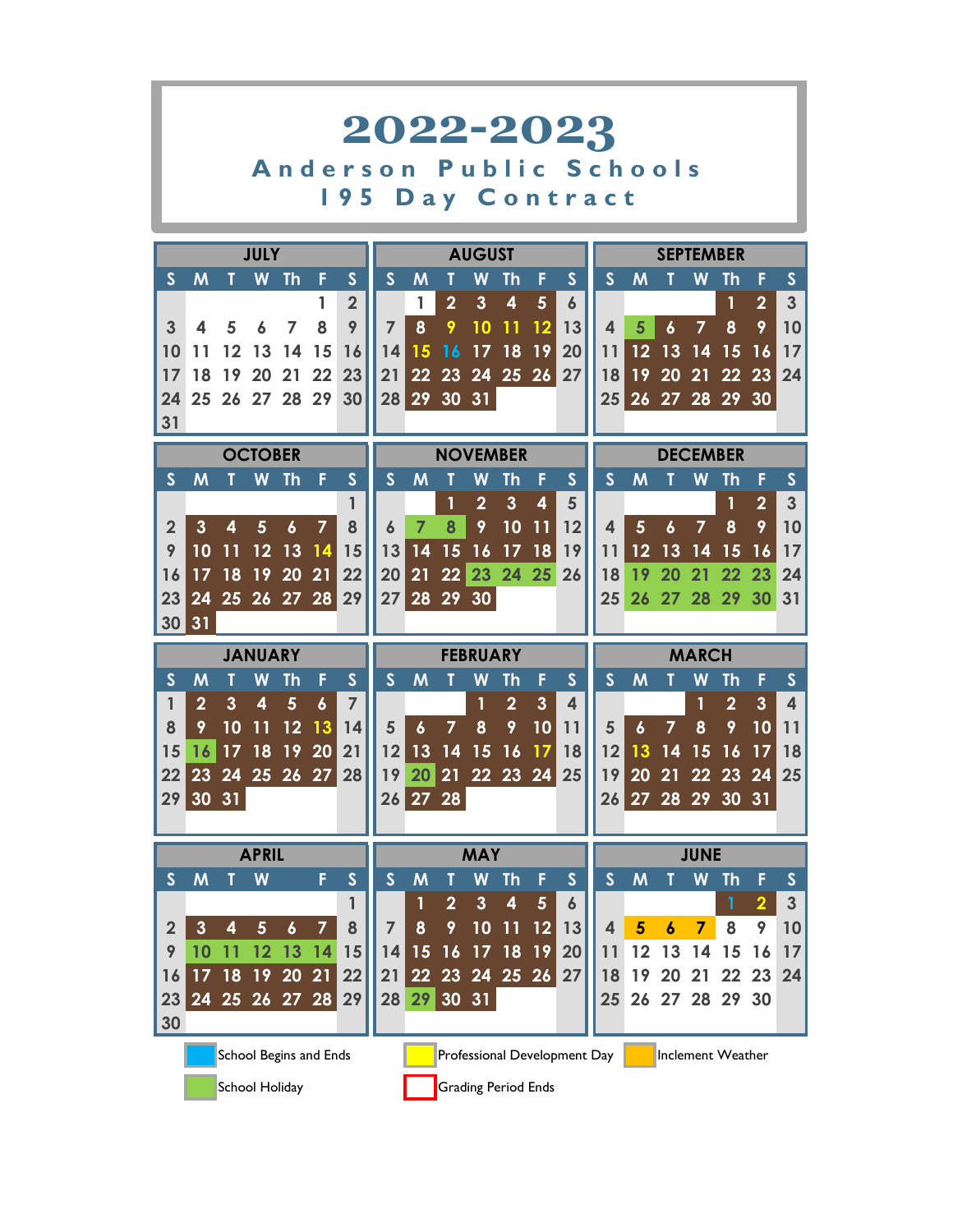|                                                                               |                |              |                         |                  |                        |                | 2022-2023        |                   |                |                 |                            |                         |                              |                       |    |    |                         |                         |                         |                         |
|-------------------------------------------------------------------------------|----------------|--------------|-------------------------|------------------|------------------------|----------------|------------------|-------------------|----------------|-----------------|----------------------------|-------------------------|------------------------------|-----------------------|----|----|-------------------------|-------------------------|-------------------------|-------------------------|
|                                                                               |                |              |                         |                  |                        |                | Anderson         |                   |                |                 |                            |                         |                              | <b>Public Schools</b> |    |    |                         |                         |                         |                         |
|                                                                               |                |              |                         |                  | <b>20</b>              | $\mathbb{R}^2$ |                  |                   |                |                 |                            |                         |                              | Day Contract          |    |    |                         |                         |                         |                         |
|                                                                               |                |              |                         |                  |                        |                |                  |                   |                |                 |                            |                         |                              |                       |    |    |                         |                         |                         |                         |
|                                                                               |                |              | <b>JULY</b>             |                  |                        |                |                  |                   |                | <b>AUGUST</b>   |                            |                         |                              |                       |    |    | <b>SEPTEMBER</b>        |                         |                         |                         |
| $\mathsf{S}$                                                                  | M              |              | W                       | <b>Th</b>        | F                      | $\mathsf{S}$   | $\mathsf{S}$     | M                 |                | W               | Th                         | F                       | $\mathsf{S}$                 | $\mathsf{S}$          | M  |    | W                       | Th                      | F                       | $\mathsf{S}$            |
|                                                                               |                |              |                         |                  | 1                      | $\overline{2}$ |                  |                   | $\overline{2}$ | $\mathbf{3}$    | $\overline{\mathbf{4}}$    | $5\phantom{1}$          | $\boldsymbol{6}$             |                       |    |    |                         | 1                       | $\overline{2}$          | 3                       |
| 3                                                                             | 4              | 5            |                         | 7                | 8                      | 9              | $\overline{7}$   | 8                 | 9              | 10              | 11                         | 12                      | 13                           | 4                     | 5  | 6  | $\overline{7}$          | 8                       | 9                       | 10                      |
| 10                                                                            | 11             |              |                         | 14               | 15                     | 16             | 14               | 15                | 16             | 17              | 18                         | 19                      | 20                           | 11                    | 12 | 13 | 14                      | 15                      | 16                      | 17                      |
| 17<br>24                                                                      | 18             | 19           | 20                      | 21               | 22<br>25 26 27 28 29   | 23<br>30       | 21               | 22<br>28 29 30 31 | 23             |                 | 24 25 26                   |                         | 27                           | 18                    | 19 | 20 | 21                      | 22<br>25 26 27 28 29 30 | 23                      | 24                      |
| 31                                                                            |                |              |                         |                  |                        |                |                  |                   |                |                 |                            |                         |                              |                       |    |    |                         |                         |                         |                         |
|                                                                               |                |              | <b>OCTOBER</b>          |                  |                        |                |                  |                   |                |                 | <b>NOVEMBER</b>            |                         |                              |                       |    |    | <b>DECEMBER</b>         |                         |                         |                         |
| $\mathsf{S}$                                                                  | M              |              | W                       | <b>Th</b>        | F                      | $\mathsf{S}$   | $\mathsf{S}$     | M                 |                | W               | Th                         | F                       | $\mathsf{S}$                 | $\mathsf{S}$          | M  |    | W                       | Th                      | F                       | $\mathsf{S}$            |
|                                                                               |                |              |                         |                  |                        | 1              |                  |                   | 1              | $\overline{2}$  | $\overline{3}$             | $\overline{\mathbf{4}}$ | 5                            |                       |    |    |                         | 1                       | $\overline{2}$          | 3                       |
| $\overline{2}$                                                                | 3              | 4            | 5                       | $\boldsymbol{6}$ | $\overline{7}$         | 8              | $\boldsymbol{6}$ | $\overline{7}$    | 8              | 9               | 10                         | 11                      | 12                           | 4                     | 5  | 6  | $\overline{7}$          | 8                       | 9                       | 10                      |
| 9                                                                             | 10             |              | 12                      | 13               | 14                     | 15             | 13               | 14                | 15             | 16              | 17                         | 18                      | 19                           | 11                    | 12 | 13 | 14                      | 15                      | 16                      | 17                      |
| 16                                                                            | 17             | 18           | 19                      | 20               | 21                     | 22             | 20               | 21                |                |                 |                            |                         | 26                           | 18                    | 19 | 20 | 21                      | 22                      | 23                      | 24                      |
| 22 23<br>24 25<br>27<br>28 29 30<br>23<br>25 26 27 28<br>29<br>26<br>24<br>25 |                |              |                         |                  |                        |                |                  |                   |                |                 |                            |                         | 27 28                        |                       | 29 | 30 | 31                      |                         |                         |                         |
| 30                                                                            | 31             |              |                         |                  |                        |                |                  |                   |                |                 |                            |                         |                              |                       |    |    |                         |                         |                         |                         |
|                                                                               |                |              | <b>JANUARY</b>          |                  |                        |                |                  |                   |                | <b>FEBRUARY</b> |                            |                         |                              |                       |    |    | <b>MARCH</b>            |                         |                         |                         |
| $\mathsf{S}$                                                                  | M              |              | W                       | Th               | F                      | $\mathsf{S}$   | $\mathsf{S}$     | M                 | Т              | W               | <b>Th</b>                  | F                       | $\mathsf{S}$                 | $\mathsf{S}$          | M  | т  | W                       | Th                      | F                       | $\mathsf{S}$            |
| 1                                                                             | $\overline{2}$ | $\mathbf{3}$ | $\overline{\mathbf{4}}$ | $5\phantom{1}$   | 6                      | $\overline{7}$ |                  |                   |                | 1               | $\overline{2}$             | $\mathbf{3}$            | $\overline{\mathbf{4}}$      |                       |    |    | $\overline{\mathbf{1}}$ | $\overline{2}$          | $\overline{3}$          | $\overline{\mathbf{4}}$ |
| 8                                                                             | 9              | 10           |                         | 12               | 13                     | 14             | 5                | $\boldsymbol{6}$  | $\overline{7}$ | 8               | 9                          | 10                      | 11                           | 5                     | 6  |    | 8                       | 9                       | 10                      | 11                      |
| 15                                                                            | 16             |              | 18                      | 19               | 20                     | 21             | 12               | 13                | 14             | 15              | 16                         | 17                      | 18                           | 12                    | 13 | 14 |                         | 16                      | 17                      | 18                      |
| 22                                                                            | 23             | 24           | 25 26                   |                  | 27                     | 28             | 19               | 20                | 21             |                 | 22 23 24                   |                         | 25                           | 19                    | 20 | 21 | 22                      | 23                      | 24                      | 25                      |
| 29                                                                            |                | 30 31        |                         |                  |                        |                |                  | 26 27 28          |                |                 |                            |                         |                              |                       |    |    |                         | 26 27 28 29 30 31       |                         |                         |
|                                                                               |                |              | <b>APRIL</b>            |                  |                        |                |                  |                   |                | <b>MAY</b>      |                            |                         |                              |                       |    |    | <b>JUNE</b>             |                         |                         |                         |
| $\mathsf{S}$                                                                  | M              |              | W                       |                  | F                      | $\mathsf{S}$   | $\mathsf{S}$     | M                 | T              | W               | <b>Th</b>                  | F                       | $\mathsf{S}$                 | $\mathsf{S}$          | M  |    | W                       | <b>Th</b>               | F                       | $\mathsf{S}$            |
|                                                                               |                |              |                         |                  |                        | 1              |                  | 1                 | $\overline{2}$ | $\mathbf{3}$    | 4                          | $5\phantom{.}$          | $\boldsymbol{6}$             |                       |    |    |                         | 1                       | $\overline{\mathbf{2}}$ | $\mathbf{3}$            |
| $\overline{2}$                                                                | 3              | 4            | $5\phantom{.}$          | $\boldsymbol{6}$ | 7                      | 8              | 7                | 8                 | 9              | 10              | 11                         | 12                      | 13                           | 4                     |    |    |                         | 8                       | 9                       | 10                      |
| 9                                                                             | 10             | 11           | 12                      | 13               | 14                     | 15             | 14               | 15                | 16             |                 | $\overline{17}$ 18         | 19                      | 20                           | 11                    | 12 | 13 | 14                      | 15                      | 16                      | 17                      |
| 16                                                                            | 17             | 18           | 19                      | 20               | 21                     | 22             | 21               | 22                | 23             |                 | 24 25 26                   |                         | 27                           | 18                    | 19 | 20 | 21                      | 22                      | 23                      | 24                      |
| 23                                                                            |                |              |                         |                  | 24 25 26 27 28         | 29             | 28               | 29                |                | 30 31           |                            |                         |                              | 25                    |    |    |                         | 26 27 28 29 30          |                         |                         |
| 30                                                                            |                |              |                         |                  |                        |                |                  |                   |                |                 |                            |                         |                              |                       |    |    |                         |                         |                         |                         |
|                                                                               |                |              |                         |                  | School Begins and Ends |                |                  |                   |                |                 |                            |                         | Professional Development Day |                       |    |    |                         | Inclement Weather       |                         |                         |
|                                                                               |                |              | School Holiday          |                  |                        |                |                  |                   |                |                 | <b>Grading Period Ends</b> |                         |                              |                       |    |    |                         |                         |                         |                         |

<u> La componenta de la componenta de la componenta de la componenta de la componenta de la componenta de la comp</u>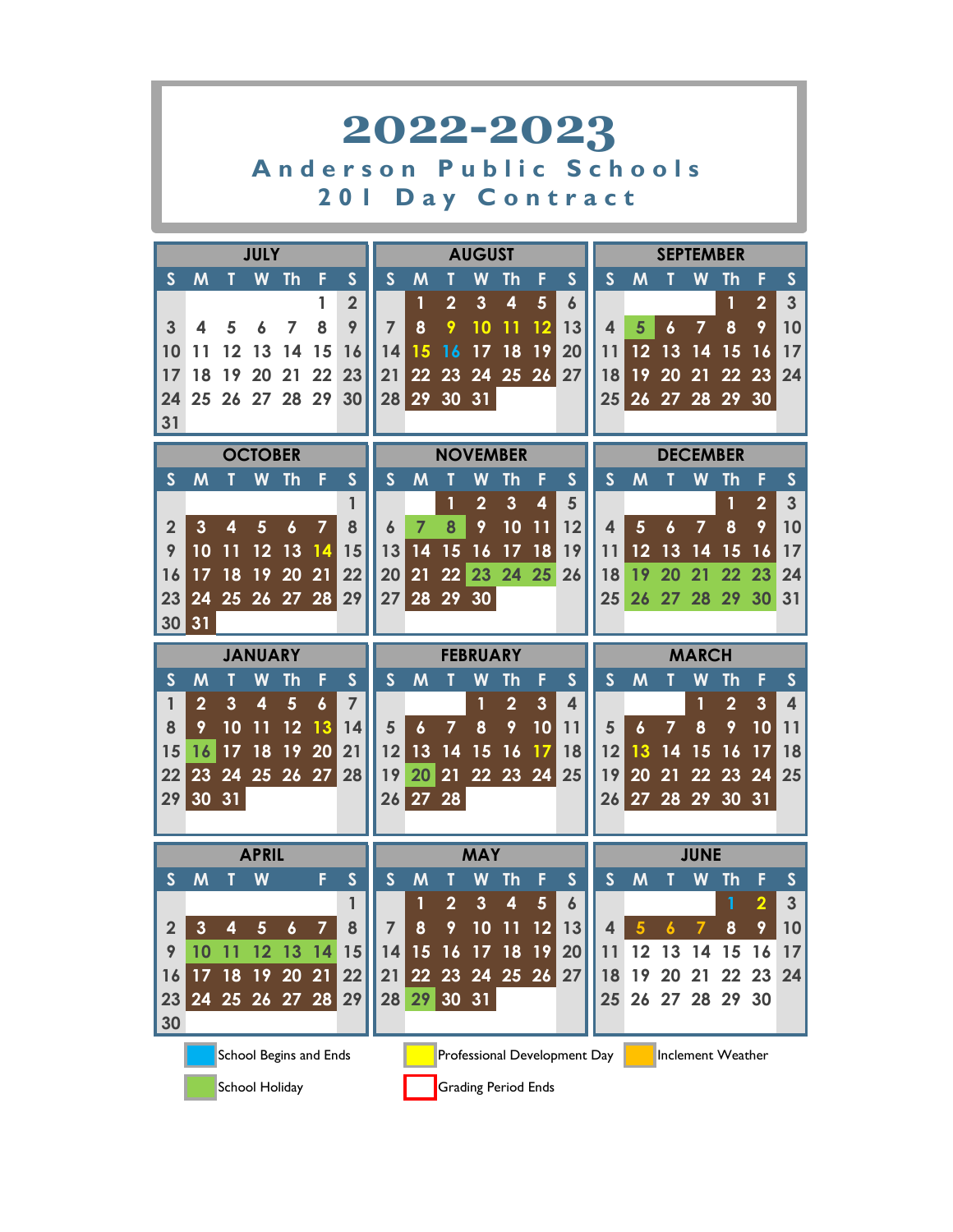|                |                |    |                |                  |                        |                         | 2022-2023        |                  |                |                 |                                    |                            |                              |                  |                  |                  |                   |                |                         |                         |
|----------------|----------------|----|----------------|------------------|------------------------|-------------------------|------------------|------------------|----------------|-----------------|------------------------------------|----------------------------|------------------------------|------------------|------------------|------------------|-------------------|----------------|-------------------------|-------------------------|
|                |                |    |                |                  |                        | Anderson                |                  |                  | P              | u               |                                    |                            |                              | blic Schools     |                  |                  |                   |                |                         |                         |
|                |                |    |                |                  |                        | 2 I O                   |                  |                  |                |                 |                                    |                            |                              | Day Contract     |                  |                  |                   |                |                         |                         |
|                |                |    | <b>JULY</b>    |                  |                        |                         |                  |                  |                | <b>AUGUST</b>   |                                    |                            |                              |                  |                  |                  | <b>SEPTEMBER</b>  |                |                         |                         |
| $\mathsf{S}$   | M              |    | W              | <b>Th</b>        | F                      | $\mathsf{S}$            | $\mathsf{S}$     | M                | T              | W               | <b>Th</b>                          | F                          | $\mathsf{S}$                 | $\mathsf{S}$     | M                |                  | W                 | Th             | F                       | $\mathsf{S}$            |
|                |                |    |                |                  | 1                      | $\overline{2}$          |                  | 1                | $\overline{2}$ | $\mathbf{3}$    | $\overline{\mathbf{4}}$            | $5\phantom{1}$             | 6                            |                  |                  |                  |                   | 1              | $\overline{2}$          | $\overline{\mathbf{3}}$ |
| 3              | 4              | 5  |                |                  | 8                      | 9                       | $\overline{7}$   | 8                | 9              | 10              | 11                                 | $12 \overline{ }$          | 13                           | 4                | 5                | 6                | 7                 | 8              | 9                       | 10                      |
| 10             |                |    |                | 14               | 15                     | 16                      | 14               | 15               | 16             | 17              | 18                                 | 19                         | 20                           | 11               | 12               | 13               | 14                | 15             | 16                      | 17                      |
| 17             | 18             | 19 | 20             | 21               | 22                     | 23                      | 21               | 22               | 23             |                 |                                    | 24 25 26                   | 27                           | 18               | 19               | 20               | $\overline{21}$   | 22             | 23                      | 24                      |
| 24             |                |    | 25 26 27 28    |                  | 29                     | 30                      | 28               |                  | 29 30 31       |                 |                                    |                            |                              | 25 <sub>2</sub>  |                  | 26 27 28         |                   | 29 30          |                         |                         |
| 31             |                |    |                |                  |                        |                         |                  |                  |                |                 |                                    |                            |                              |                  |                  |                  |                   |                |                         |                         |
|                |                |    | <b>OCTOBER</b> |                  |                        |                         |                  |                  |                | <b>NOVEMBER</b> |                                    |                            |                              |                  |                  |                  | <b>DECEMBER</b>   |                |                         |                         |
| $\mathsf{S}$   | M              |    | W              | <b>Th</b>        | F                      | $\overline{\mathsf{S}}$ | $\mathbf S$      | M                |                | W               | Th                                 | F                          | $\mathsf{S}$                 | $\mathsf{S}$     | M                |                  | W                 | <b>Th</b>      | F                       | $\mathsf{S}$            |
|                |                |    |                |                  |                        | 1                       |                  |                  | 1              | $\overline{2}$  | $\mathbf{3}$                       | 4                          | 5                            |                  |                  |                  |                   | 1              | $\overline{2}$          | $\overline{3}$          |
| $\overline{2}$ | 3              | 4  | 5              | $\boldsymbol{6}$ | $\overline{7}$         | 8                       | $\boldsymbol{6}$ | $\overline{7}$   | 8              | 9               | 10                                 | 11                         | 12                           | $\blacktriangle$ | 5                | $\boldsymbol{6}$ | $\overline{7}$    | 8              | 9                       | 10                      |
| 9              | 10             |    |                | 13               | 14                     | 15                      | 13               | 14               | 15             | 16              | 17                                 | 18                         | 19                           | 11               | 12               | 13               | 14                | 15             | 16                      | 17                      |
| 16             | 17             | 18 | 19             | 20               | 21                     | 22                      | 20               | 21               |                | 22 23 24 25     |                                    |                            | 26                           | 18               | 19               | 20               | 21                | 22             | 23                      | 24                      |
| 23             | 24             |    |                |                  | 25 26 27 28            | 29                      | 27               | 28 29 30         |                |                 |                                    |                            |                              | 25               | 26               | 27 <sub>2</sub>  | 28                |                | 29 30                   | 31                      |
| 30             | 31             |    |                |                  |                        |                         |                  |                  |                |                 |                                    |                            |                              |                  |                  |                  |                   |                |                         |                         |
|                |                |    | <b>JANUARY</b> |                  |                        |                         |                  |                  |                | <b>FEBRUARY</b> |                                    |                            |                              |                  |                  |                  | <b>MARCH</b>      |                |                         |                         |
| $\mathsf{S}$   | M              |    | W              | Th               | F                      | $\mathsf{S}$            | $\mathsf{S}$     | M                |                | W               | Th                                 | F                          | $\mathsf{S}$                 | $\mathsf{S}$     | M                |                  | W                 | <b>Th</b>      | F                       | $\mathsf{S}$            |
| 1              | $\overline{2}$ | 3  | 4              | 5                | $\boldsymbol{6}$       | $\overline{7}$          |                  |                  |                | 1               | $\overline{2}$                     | $\mathbf{3}$               | 4                            |                  |                  |                  | $\mathbf{1}$      | $\overline{2}$ | 3                       | $\overline{\mathbf{4}}$ |
| 8              | 9              | 10 | 11             | 12               | 13                     | 14                      | 5                | $\boldsymbol{6}$ | $\overline{7}$ | 8               | 9                                  | 10                         | 11                           | 5                | $\boldsymbol{6}$ | 7                | 8                 | 9              | 10                      | 11                      |
| 15             | 16             | 17 | 18             | 19               | 20                     | 21                      | 12               | 13               | 14             | 15              | 16                                 | 17                         | 18                           | 12               | 13               | 14               | 15                | 16             | 17                      | 18                      |
| 22             | 23             | 24 |                | 25 26 27         |                        | 28                      | 19               | 20               |                | 21 22 23 24     |                                    |                            | 25                           | 19               | 20               | 21               | 22                | 23             | 24                      | 25                      |
|                | 29 30 31       |    |                |                  |                        |                         |                  | 26 27 28         |                |                 |                                    |                            |                              |                  |                  |                  |                   |                | 26 27 28 29 30 31       |                         |
|                |                |    |                |                  |                        |                         |                  |                  |                |                 |                                    |                            |                              |                  |                  |                  |                   |                |                         |                         |
|                |                |    | <b>APRIL</b>   |                  |                        |                         |                  |                  |                | <b>MAY</b>      |                                    |                            |                              |                  |                  |                  | <b>JUNE</b>       |                |                         |                         |
| $\mathsf{S}$   | M              |    | W              |                  | F                      | $\mathsf{S}$            | $\mathsf{S}$     | M                | Т              | W               | <b>Th</b>                          | F                          | S                            | S                | M                |                  | W                 | <b>Th</b>      | F                       | S                       |
|                |                |    |                |                  |                        |                         |                  | 1                | $\overline{2}$ | $\mathbf{3}$    | $\overline{\mathbf{4}}$            | 5                          | $\boldsymbol{6}$             |                  |                  |                  |                   | 1              | $\overline{\mathbf{2}}$ | $\mathbf{3}$            |
| $\overline{2}$ | $\mathbf{3}$   | 4  | $\overline{5}$ | $\boldsymbol{6}$ | $\overline{7}$         | 8                       | 7                | 8                | 9              | 10              | 11                                 | 12                         | 13                           | 4                | 5                | 6                | 7                 | 8              | 9                       | 10                      |
| 9              | 10             | 11 | 12             | 13               | 14                     | 15                      | 14               | 15               | 16             |                 | $\overline{17}$ 18 $\overline{19}$ |                            | 20                           | 11               | 12               | 13               | 14                | 15             | 16                      | 17                      |
| 16             | 17             | 18 | 19 20          |                  | 21                     | 22                      | 21               |                  |                | 22 23 24 25 26  |                                    |                            | 27                           | 18               | 19               | 20               | 21                | 22             | 23                      | 24                      |
| 23<br>30       |                |    |                |                  | 24 25 26 27 28         | 29                      | 28               |                  | 29 30 31       |                 |                                    |                            |                              | 25               |                  |                  | 26 27 28 29 30    |                |                         |                         |
|                |                |    |                |                  |                        |                         |                  |                  |                |                 |                                    |                            |                              |                  |                  |                  |                   |                |                         |                         |
|                |                |    |                |                  | School Begins and Ends |                         |                  |                  |                |                 |                                    |                            | Professional Development Day |                  |                  |                  | Inclement Weather |                |                         |                         |
|                |                |    | School Holiday |                  |                        |                         |                  |                  |                |                 |                                    | <b>Grading Period Ends</b> |                              |                  |                  |                  |                   |                |                         |                         |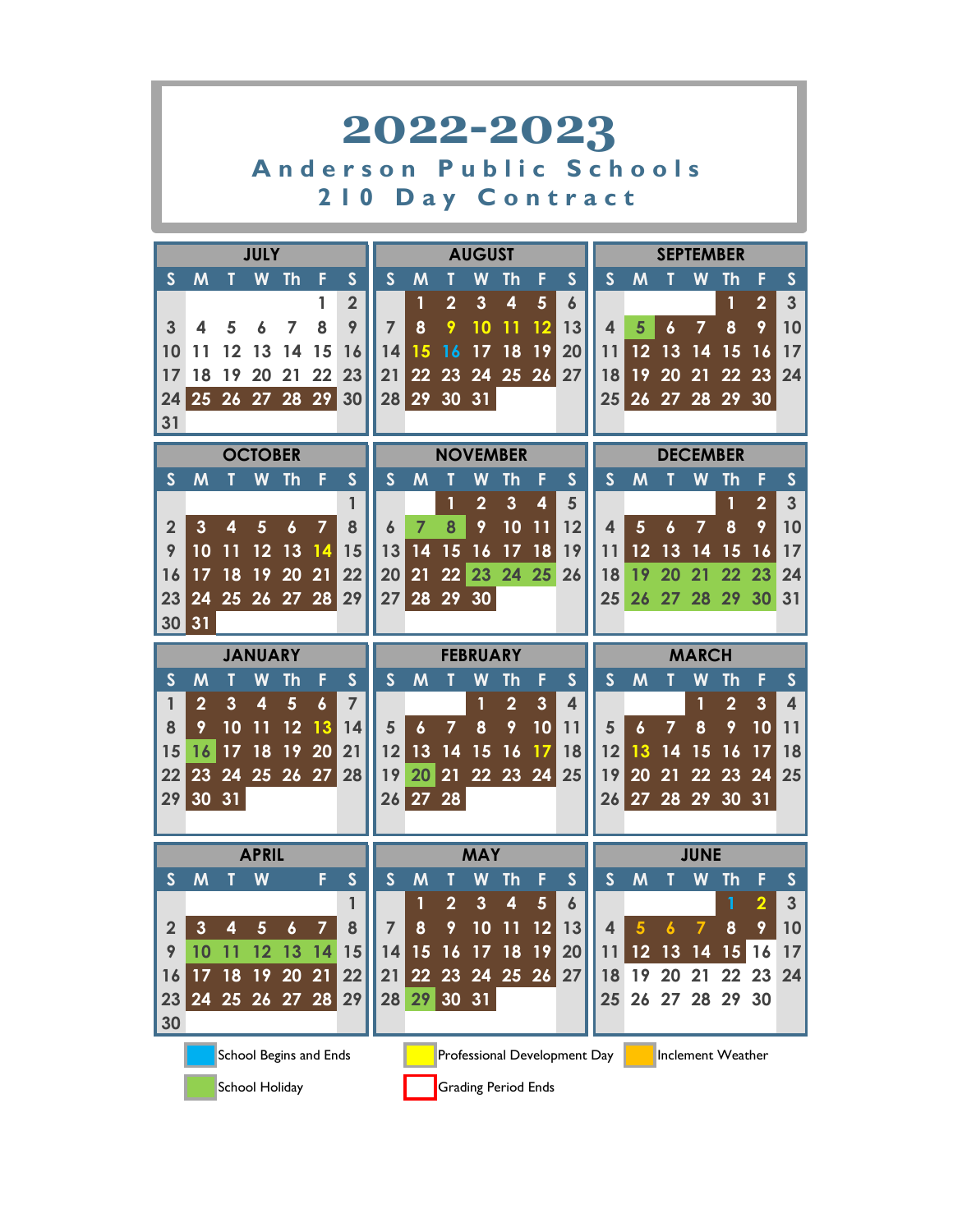|                         |                |    |                |                  |                          |                | 2022-2023        |                  |                |                 |                         |                            |                              |                         |                  |                  |                   |                |                         |                |
|-------------------------|----------------|----|----------------|------------------|--------------------------|----------------|------------------|------------------|----------------|-----------------|-------------------------|----------------------------|------------------------------|-------------------------|------------------|------------------|-------------------|----------------|-------------------------|----------------|
|                         |                |    |                |                  |                          | Anderson       |                  |                  | P              | u               |                         |                            |                              | blic Schools            |                  |                  |                   |                |                         |                |
|                         |                |    |                |                  |                          | 220            |                  |                  |                |                 |                         |                            |                              | Day Contract            |                  |                  |                   |                |                         |                |
|                         |                |    | <b>JULY</b>    |                  |                          |                |                  |                  |                | <b>AUGUST</b>   |                         |                            |                              |                         |                  |                  | <b>SEPTEMBER</b>  |                |                         |                |
| $\mathsf{S}$            | M              |    | W              | Th               | F                        | S              | $\mathsf{S}$     | M                | Т              | W               | Th                      | F                          | $\mathsf{S}$                 | $\mathsf{S}$            | M                |                  | W                 | Th             | F                       | S              |
|                         |                |    |                |                  | 1                        | $\overline{2}$ |                  | 1                | $\overline{2}$ | $\mathbf{3}$    | $\overline{\mathbf{4}}$ | $5\phantom{1}$             | $\boldsymbol{6}$             |                         |                  |                  |                   | 1              | $\overline{2}$          | $\overline{3}$ |
| 3                       | 4              | 5  | 6              | 7                | 8                        | 9              | $\overline{7}$   | 8                | 9              | 10              | 11                      | 12                         | 13                           | $\overline{\mathbf{A}}$ | 5                | 6                | $\overline{7}$    | 8              | 9                       | 10             |
| 10                      | 11             | 12 | 13             | 14               | 15                       | 16             | 14               | 15               | 16             | 17              | 18                      | 19                         | 20                           | 11                      | 12               | 13               | 14                | 15             | 16                      | 17             |
| 17                      | 18             | 19 | 20             | 21               | 22                       | 23             | 21               | 22               | 23             |                 |                         | 24 25 26                   | 27                           | 18                      | 19               | 20               | 21                | 22             | 23                      | 24             |
| 24                      |                |    | 25 26 27 28    |                  | 29                       | 30             |                  | 28 29 30 31      |                |                 |                         |                            |                              | 25 <sub>2</sub>         |                  |                  | 26 27 28 29 30    |                |                         |                |
| 31                      |                |    |                |                  |                          |                |                  |                  |                |                 |                         |                            |                              |                         |                  |                  |                   |                |                         |                |
|                         |                |    | <b>OCTOBER</b> |                  |                          |                |                  |                  |                | <b>NOVEMBER</b> |                         |                            |                              |                         |                  |                  | <b>DECEMBER</b>   |                |                         |                |
| $\mathsf{S}$            | M              |    | W              | Th               | F                        | $\mathsf{S}$   | $\mathsf{S}$     | M                |                | W               | Th                      | F                          | $\mathsf{S}$                 | $\mathsf{S}$            | M                |                  | W                 | Th             | F                       | S              |
|                         |                |    |                |                  |                          | 1              |                  |                  | 1              | $\overline{2}$  | $\mathbf{3}$            | 4                          | 5                            |                         |                  |                  |                   | 1              | $\overline{2}$          | $\overline{3}$ |
| $\overline{\mathbf{2}}$ | 3              | 4  | $5\phantom{1}$ | $\boldsymbol{6}$ | $\overline{7}$           | 8              | $\boldsymbol{6}$ | $\overline{7}$   | 8              | 9               | 10                      | 11                         | 12                           | 4                       | 5                | $\boldsymbol{6}$ | $\overline{7}$    | 8              | 9                       | 10             |
| 9                       | 10             |    |                | 13               | 14                       | 15             | 13               | 14               | 15             | 16              | 17                      | 18                         | 19                           | 11                      | 12               | 13               | 14                | 15             | 16                      | 17             |
| 16                      | 17             | 18 | 19             | 20               | 21                       | 22             | 20               | 21               |                | 22 23 24 25     |                         |                            | 26                           | 18                      | 19               | 20               | 21                | 22             | 23                      | 24             |
| 23                      | 24             |    |                |                  | 25 26 27 28 29           |                | 27               | 28 29 30         |                |                 |                         |                            |                              | 25                      |                  | 26 27 28         |                   | 29 30          |                         | 31             |
| 30                      | 31             |    |                |                  |                          |                |                  |                  |                |                 |                         |                            |                              |                         |                  |                  |                   |                |                         |                |
|                         |                |    | <b>JANUARY</b> |                  |                          |                |                  |                  |                | <b>FEBRUARY</b> |                         |                            |                              |                         |                  |                  | <b>MARCH</b>      |                |                         |                |
| $\mathsf{S}$            | M              |    | W              | Th               | F                        | $\mathsf{S}$   | $\mathsf{S}$     | M                |                | W               | Th                      | F                          | $\mathsf{S}$                 | $\mathsf{S}$            | M                |                  | W                 | Th             | F                       | $\mathsf{S}$   |
| 1                       | $\overline{2}$ | 3  | 4              | 5                | $\boldsymbol{6}$         | $\overline{7}$ |                  |                  |                | 1               | $\overline{2}$          | $\mathbf{3}$               | $\overline{\mathbf{4}}$      |                         |                  |                  | 1                 | $\overline{2}$ | 3                       | 4              |
| 8                       | 9              | 10 |                | 12               | 13                       | 14             | 5                | $\boldsymbol{6}$ | $\overline{7}$ | 8               | 9                       | 10                         | 11                           | 5                       | $\boldsymbol{6}$ | $\overline{7}$   | 8                 | 9              | 10                      | 11             |
| 15                      | 16             |    | 18             | 19               | 20                       | 21             | 12               | 13               | 14             | 15              | 16                      | 17                         | 18                           | 12                      | 13               | 14               | 15                | 16             | 17                      | 18             |
| 22                      | 23             | 24 |                | 25 26 27         |                          | 28             | 19               | 20               | 21             | 22 23 24        |                         |                            | 25                           | 19                      | 20               | 21               |                   | 22 23          | 24                      | 25             |
|                         | 29 30 31       |    |                |                  |                          |                |                  | 26 27 28         |                |                 |                         |                            |                              |                         |                  |                  |                   |                | 26 27 28 29 30 31       |                |
|                         |                |    |                |                  |                          |                |                  |                  |                |                 |                         |                            |                              |                         |                  |                  |                   |                |                         |                |
|                         |                |    | <b>APRIL</b>   |                  |                          |                |                  |                  |                | <b>MAY</b>      |                         |                            |                              |                         |                  |                  | <b>JUNE</b>       |                |                         |                |
| $\mathsf{S}$            | M              |    | W              |                  | F                        | $\mathsf{S}$   | $\mathsf{S}$     | M                | T              | W               | <b>Th</b>               | F                          | $\mathsf{s}$                 | $\mathsf{S}$            | M                |                  | W                 | <b>Th</b>      | F                       | $\mathsf{s}$   |
|                         |                |    |                |                  |                          | 1              |                  | 1                | $\overline{2}$ | $\mathbf{3}$    | $\overline{\mathbf{4}}$ | 5                          | $\boldsymbol{6}$             |                         |                  |                  |                   | 1              | $\overline{\mathbf{2}}$ | $\mathbf{3}$   |
| $\overline{2}$          | $\mathbf{3}$   | 4  | $5\phantom{.}$ | $\boldsymbol{6}$ | $\overline{\mathcal{L}}$ | 8              | 7                | 8                | 9              | 10              | 11                      | 12                         | 13                           | 4                       |                  |                  |                   | 8              | 9                       | 10             |
| 9                       | 10             |    | 12             | 13               | 14                       | 15             | 14               | 15               | 16             | 17              | <b>18</b>               | 19                         | 20                           | 11                      | 12               | 13               | 14                | 15             | 16                      | 17             |
| 16                      | 17             | 18 | 19             | 20               | 21                       | 22             | 21               | 22               | 23             |                 | $24$ 25 $26$            |                            | 27                           | 18                      | 19               | 20               | 21                | 22             | 23                      | 24             |
| 23                      |                |    |                |                  | 24 25 26 27 28           | 29             | 28               | 29               |                | 30 31           |                         |                            |                              | 25                      |                  | 26 27            | 28                | 29 30          |                         |                |
| 30                      |                |    |                |                  |                          |                |                  |                  |                |                 |                         |                            |                              |                         |                  |                  |                   |                |                         |                |
|                         |                |    |                |                  | School Begins and Ends   |                |                  |                  |                |                 |                         |                            | Professional Development Day |                         |                  |                  | Inclement Weather |                |                         |                |
|                         |                |    | School Holiday |                  |                          |                |                  |                  |                |                 |                         | <b>Grading Period Ends</b> |                              |                         |                  |                  |                   |                |                         |                |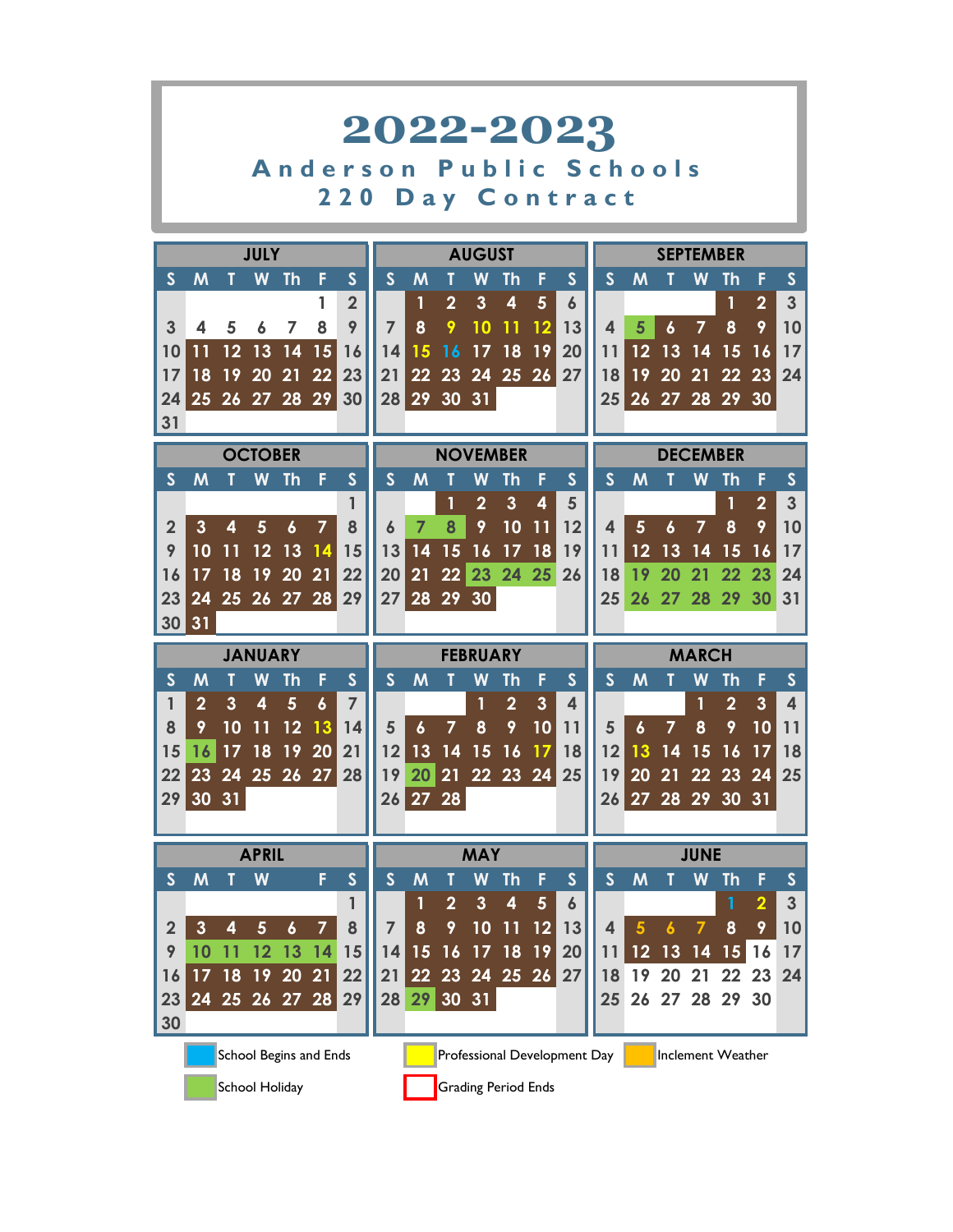|                                                                                        |                                                                                                                                                                                                            |              |                |                        |                |                | 2022-2023               |                  |                |                 |                            |                |                              |                         |                   |             |                 |                   |                         |                         |
|----------------------------------------------------------------------------------------|------------------------------------------------------------------------------------------------------------------------------------------------------------------------------------------------------------|--------------|----------------|------------------------|----------------|----------------|-------------------------|------------------|----------------|-----------------|----------------------------|----------------|------------------------------|-------------------------|-------------------|-------------|-----------------|-------------------|-------------------------|-------------------------|
|                                                                                        |                                                                                                                                                                                                            |              |                |                        |                |                | Anderson                |                  | P              |                 |                            |                |                              | blic Schools            |                   |             |                 |                   |                         |                         |
|                                                                                        |                                                                                                                                                                                                            |              |                |                        |                | 230            |                         |                  |                |                 |                            |                |                              | Day Contract            |                   |             |                 |                   |                         |                         |
|                                                                                        |                                                                                                                                                                                                            |              | <b>JULY</b>    |                        |                |                |                         |                  |                | <b>AUGUST</b>   |                            |                |                              |                         |                   |             |                 | <b>SEPTEMBER</b>  |                         |                         |
| $\mathsf{S}$                                                                           | M                                                                                                                                                                                                          |              | W              | <b>Th</b>              | F              | $\mathsf{S}$   | $\mathsf{S}$            | M                |                | W               | Th                         | F              | $\mathsf{S}$                 | $\mathsf{S}$            | M                 |             | W               | Th                | F                       | $\mathsf{S}$            |
|                                                                                        |                                                                                                                                                                                                            |              |                |                        | 1              | $\overline{2}$ |                         |                  | $\overline{2}$ | $\mathbf{3}$    | $\overline{\mathbf{4}}$    | 5              | $\boldsymbol{6}$             |                         |                   |             |                 | 1                 | $\overline{2}$          | 3                       |
| 3                                                                                      | 4                                                                                                                                                                                                          | 5            | 6              | 7                      | 8              | 9              | $\overline{7}$          | 8                | 9              | 10              |                            | 12             | 13                           | 4                       | 5                 | 6           | 7               | 8                 | 9                       | 10                      |
| 10                                                                                     |                                                                                                                                                                                                            | 12           | 13             | 14                     | 15             | 16             | 14                      | 15               | 16             | 17              | 18                         | 19             | 20                           | 11                      | 12                | 13          | 14              | 15                | 16                      | 17                      |
| 17                                                                                     | 18                                                                                                                                                                                                         | 19           | 20             | 21                     | 22             | 23             | 21                      | 22               | 23             | 24              | 25 26                      |                | 27                           | 18                      | 19                | 20          | 21              | 22                | 23                      | 24                      |
| 24<br>31                                                                               |                                                                                                                                                                                                            |              |                | 25 26 27 28 29         |                | 30             | 28                      |                  | 29 30 31       |                 |                            |                |                              | 25                      |                   |             |                 | 26 27 28 29 30    |                         |                         |
|                                                                                        | <b>OCTOBER</b><br><b>NOVEMBER</b><br><b>DECEMBER</b><br>$\mathsf{S}$<br>$\mathsf{S}$<br>$\mathsf{S}$<br>$\mathsf{S}$<br>$\mathsf{S}$<br>W<br><b>Th</b><br>F<br>W<br>Th<br>F<br>M<br>M<br>M<br>W<br>Th<br>F |              |                |                        |                |                |                         |                  |                |                 |                            |                |                              |                         |                   |             |                 |                   |                         |                         |
|                                                                                        |                                                                                                                                                                                                            |              |                |                        |                |                |                         |                  |                |                 |                            |                |                              |                         |                   |             |                 |                   |                         | $\mathsf{S}$            |
|                                                                                        |                                                                                                                                                                                                            |              |                |                        |                | 1              |                         |                  | 1              | $\overline{2}$  | $\overline{3}$             | 4              | 5                            |                         |                   |             |                 | 1                 | $\overline{2}$          | $\overline{3}$          |
| $\overline{2}$                                                                         | 3                                                                                                                                                                                                          | 4            | 5              | $\boldsymbol{6}$       | $\overline{7}$ | 8              | 6                       | $\overline{7}$   | 8              | 9               | 10                         | 11             | 12                           | $\overline{\mathbf{A}}$ | 5                 | 6           | $\overline{7}$  | 8                 | 9                       | 10                      |
| 9                                                                                      | 10                                                                                                                                                                                                         |              |                | 13                     | 14             | 15             | 13                      | 14               | 15             | 16              | 17                         | 18             | 19                           | 11                      | 12                | 13          | 14              | 15                | 16                      | 17                      |
| 16                                                                                     | 22<br>23<br>24<br>20<br>22<br>20<br>21<br>25<br>26<br>19<br>21<br>18<br>22<br>24<br>17<br>18<br>19<br>20<br>21<br>23                                                                                       |              |                |                        |                |                |                         |                  |                |                 |                            |                |                              |                         |                   |             |                 |                   |                         |                         |
| 27<br>28 29 30<br>23<br>24<br>25<br>26 27 28<br>29<br>25<br>26<br>27<br>28<br>29<br>30 |                                                                                                                                                                                                            |              |                |                        |                |                |                         |                  |                |                 |                            |                |                              | 31                      |                   |             |                 |                   |                         |                         |
| 30                                                                                     | 31                                                                                                                                                                                                         |              |                |                        |                |                |                         |                  |                |                 |                            |                |                              |                         |                   |             |                 |                   |                         |                         |
|                                                                                        |                                                                                                                                                                                                            |              | <b>JANUARY</b> |                        |                |                |                         |                  |                | <b>FEBRUARY</b> |                            |                |                              |                         |                   |             | <b>MARCH</b>    |                   |                         |                         |
| $\mathsf{S}$                                                                           | M                                                                                                                                                                                                          |              | W              | <b>Th</b>              | F              | $\mathsf{s}$   | $\mathsf{S}$            | M                | T              | W               | Th                         | F              | $\mathsf{s}$                 | $\mathsf{S}$            | M                 | Τ           | W               | <b>Th</b>         | F                       | $\mathsf{S}$            |
| 1                                                                                      | $\overline{2}$                                                                                                                                                                                             | $\mathbf{3}$ | 4              | $5\phantom{1}$         | 6              | $\overline{7}$ |                         |                  |                | 1               | $\overline{2}$             | $\mathbf{3}$   | $\overline{\mathbf{4}}$      |                         |                   |             | 1               | $\overline{2}$    | $\mathbf{3}$            | $\overline{\mathbf{4}}$ |
| 8                                                                                      | 9                                                                                                                                                                                                          | 10           |                | 12                     | 13             | 14             | 5                       | $\boldsymbol{6}$ | 7              | 8               | 9                          | 10             | 11                           | 5                       | $\boldsymbol{6}$  | 7           | 8               | 9                 | 10                      | 11                      |
| 15                                                                                     | 16                                                                                                                                                                                                         |              | 18             | 19                     | 20             | 21             | 12                      | 13               | 14             | 15              | 16                         | 17             | 18                           | 12                      | 13                | 14          | 15              | 16                | 17                      | 18                      |
| 22                                                                                     | 23                                                                                                                                                                                                         | 24           | 25             | 26                     | 27             | 28             | 19                      | 20               | 21             | 22              | 23 24                      |                | 25                           | 19                      | 20                | 21          | 22              | 23                | 24                      | 25                      |
| 29                                                                                     | 30 31                                                                                                                                                                                                      |              |                |                        |                |                |                         | 26 27 28         |                |                 |                            |                |                              |                         | 26 27 28 29 30 31 |             |                 |                   |                         |                         |
|                                                                                        |                                                                                                                                                                                                            |              | <b>APRIL</b>   |                        |                |                |                         |                  |                | <b>MAY</b>      |                            |                |                              |                         |                   |             | <b>JUNE</b>     |                   |                         |                         |
| $\mathsf{S}$                                                                           | M                                                                                                                                                                                                          |              | W              |                        | F              | $\mathsf{S}$   | $\overline{\mathsf{S}}$ | M                | T              | W               | <b>Th</b>                  | F              | $\mathsf{s}$                 | $\mathsf{S}$            | M                 |             | W               | <b>Th</b>         | F                       | $\mathsf{S}$            |
|                                                                                        |                                                                                                                                                                                                            |              |                |                        |                | 1              |                         | 1                | $\overline{2}$ | $\mathbf{3}$    | $\overline{\mathbf{4}}$    | $5\phantom{.}$ | $\boldsymbol{6}$             |                         |                   |             |                 | 1                 | $\overline{\mathbf{2}}$ | $\mathbf{3}$            |
| $\overline{2}$                                                                         | 3                                                                                                                                                                                                          | 4            | $5\phantom{.}$ | $\boldsymbol{6}$       | $\overline{7}$ | 8              | 7                       | 8                | 9              | 10              | 11                         | 12             | 13                           | 4                       | 5                 | 6           | 7               | 8                 | 9                       | 10                      |
| 9                                                                                      | 10                                                                                                                                                                                                         | 11           | 12             | 13                     | 14             | 15             | 14                      | 15               | 16             |                 | 17 18                      | 19             | 20                           | 11                      | 12                | 13          | 14              | 15                | 16                      | 17                      |
| 16                                                                                     | 17                                                                                                                                                                                                         | 18           | 19             | 20                     | 21             | 22             | 21                      | 22               | 23             |                 | 24 25 26                   |                | 27                           | 18                      | 19                | 20          | $\overline{21}$ | 22                | 23                      | 24                      |
| 23                                                                                     |                                                                                                                                                                                                            |              |                | 24 25 26 27 28         |                | 29             | 28                      | 29               |                | 30 31           |                            |                |                              | 25                      |                   | 26 27 28 29 |                 |                   | 30                      |                         |
| 30                                                                                     |                                                                                                                                                                                                            |              |                |                        |                |                |                         |                  |                |                 |                            |                |                              |                         |                   |             |                 |                   |                         |                         |
|                                                                                        |                                                                                                                                                                                                            |              |                | School Begins and Ends |                |                |                         |                  |                |                 |                            |                | Professional Development Day |                         |                   |             |                 | Inclement Weather |                         |                         |
|                                                                                        |                                                                                                                                                                                                            |              |                | School Holiday         |                |                |                         |                  |                |                 | <b>Grading Period Ends</b> |                |                              |                         |                   |             |                 |                   |                         |                         |

<u> La componenta de la componenta de la componenta de la componenta de la componenta de la componenta de la comp</u>